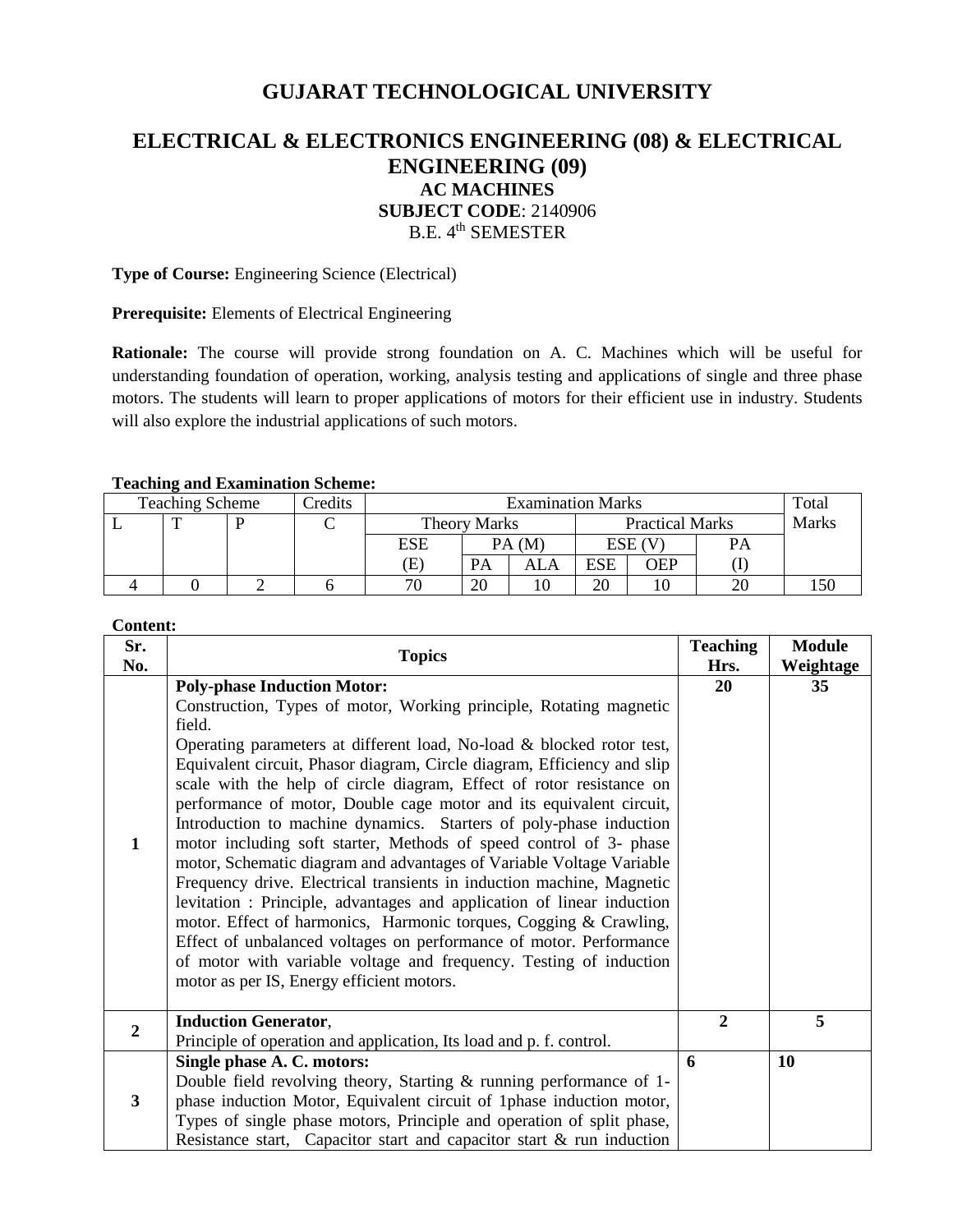|                         | motor, Shaded pole induction motor, Fractional horse power motors.       |    |    |
|-------------------------|--------------------------------------------------------------------------|----|----|
|                         | <b>Synchronous Machines:</b>                                             | 20 | 35 |
|                         | Construction, Types, Applications, Working principle.                    |    |    |
|                         | Equation of induced emf with and without harmonics in MMF, pitch         |    |    |
|                         | factor and distribution factor, MMF of distributed windings, Torque      |    |    |
|                         | equation, Machine efficiency, Armature reaction and its compensation,    |    |    |
|                         | Short circuit ratio, Effect of change in excitation, Effect of change in |    |    |
|                         | torque and speed, Voltage regulation, Determination of voltage           |    |    |
|                         | regulation by Synchronous impedance method, MMF method, ZPF              |    |    |
| $\overline{\mathbf{4}}$ | method and AIEE method, Synchronization : Importance and Methods         |    |    |
|                         | of synchronization. Operating characteristic, Load angle and Power       |    |    |
|                         | flow equations, Capability curves, Two reaction model of Salient pole    |    |    |
|                         | machines, Parallel operation, Load sharing between parallel connected    |    |    |
|                         | generators, Effect of unequal voltages & unequal percentage              |    |    |
|                         | impedance, Governor characteristics, Introduction to single phase        |    |    |
|                         | generators, Slip test for measurement of direct axis and quadrature axis |    |    |
|                         | reactance for salient pole machine, Sudden short circuit of Synchronous  |    |    |
|                         | machine, Hunting of synchronous machines and its prevention.             |    |    |
|                         | <b>Synchronous Motor:</b>                                                | 5  | 10 |
|                         | Methods of starting of synchronous motors, Different torques in          |    |    |
| 5                       | Synchronous motor, Stability, Synchronous condenser, Synchronous         |    |    |
|                         | V-curves and O-curves of Synchronous motors,<br>phase modifiers,         |    |    |
|                         | <b>Auto Synchronous Motor:</b>                                           |    |    |
|                         | Construction, principle of operation, equivalent excitation current for  |    |    |
|                         | various rotor connections, circle diagram.                               |    |    |
|                         | <b>Commutator motors:</b>                                                | 3  | 5  |
| 6                       | Construction and working principle of Schrage motor, Universal motor     |    |    |
|                         | and Repulsion motor.                                                     |    |    |

# **Suggested Specification table with Marks (Theory):**

| <b>Distribution of Theory Marks</b> |       |         |         |         |  |  |  |
|-------------------------------------|-------|---------|---------|---------|--|--|--|
| R Level                             | Level | A Level | N Level | E Level |  |  |  |
| 20                                  |       |         |         | 10      |  |  |  |

**Legends: R: Remembrance; U: Understanding; A: Application, N: Analyze and E: Evaluate and above Levels (Revised Bloom's Taxonomy)**

Note: This specification table shall be treated as a general guideline for students and teachers. The actual distribution of marks in the question paper may vary slightly from above table.

# **Reference Books:**

- 1. Gupta J B, Electrical Machines, S K Kataria Publications
- 2. Theraja B L, Electrical Technology Vol II, S Chand Publications
- 3. Nagrath I J and Kothari D P, Electric Machines, Tata McGraw Hill
- 4. Ghosh Samarjit, Electrical Machines, Pearson Education
- 5. Bhimbra P S, Electrical Machinery, Khanna Publishers
- 6. Say M G, Theory, Performance & Design of A.C. Machines, CBS Publishers.
- **7.** Fitzgerald A.E and Kingsley, Electrical Machinery, Tata McGraw

# **Course Outcomes:**

After learning the course the students should be able to: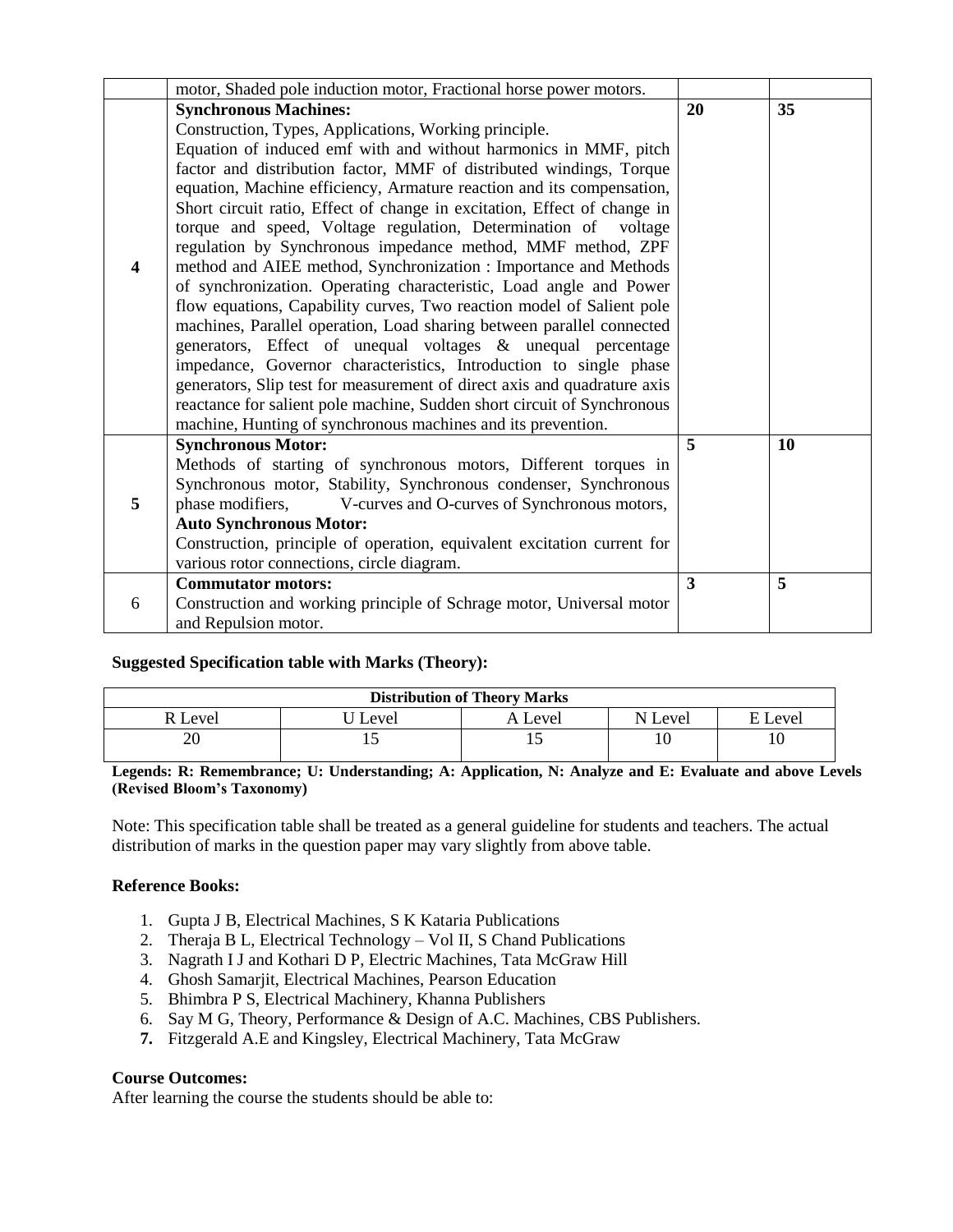- 1. Explain the construction, working principle, performance and applications of Poly-phase induction motor,
- 2. single phase motors, synchronous generator (Alternator), synchronous motor and commutator motors.
- 3. Perform experiments on above machines.
- 4. Describe the need of these machines in the society.
- 5. Identify, formulate and solve the numerical problems related to above machines

#### **List of Open Source Software/learning website:**

- 1) Literature available in any laboratory manual of Pharmaceutical Industries.
- 2) Literature available on internet
- 3) Medical dictionaries
- 4) Delnet

### **List of Experiments: (This is a suggestive list only)**

- (1) To perform no load and blocked rotor test on a three phase induction motor to find out its performance parameters with the help of (a) Equivalent circuit (b) Circle diagram
- (2) To perform direct load test on a three phase induction motor to find out its performance parameters at different load conditions.
- (3) To study the construction of a three phase induction motor with the help of a cut section model.
- (4) To study about the starters of three phase induction motors.
- (5) To study about the speed control methods for three phase induction motors.
- (6) To observe and compare the performance of three phase motor with VVVF drive.
- (7) To perform no load and blocked rotor test on single phase induction motor to obtain its equivalent circuit.
- (8) To study about the induction generator.
- (9) To perform the speed control and power factor control of a Schrage motor.
- (10) To perform open circuit, short circuit and resistance measurement tests on a synchronous generator (alternator) and to find out its voltage regulation by different methods.
	- (a) Synchronous impedance method (b) MMF method (c) ZPF method (d) AIEE method
- (11) To obtain the direct axis and quadrature axis synchronous reactance of a salient pole machine with the slip test.
- (12) To perform the synchronization of two three phase alternators (or one alternator with grid) using different methods. (a) Lamps dark method (b) Two bright one dark method (c) Synchroscope
- (13) To obtain the V-curves of a synchronous motor.

## **Design based Problems (DP)/Open Ended Problem:**

- (1) List the commonly used rotating electrical machines around us. Identify which application uses which machine.
- (2) Identify the common problems/faults in these machines.
- (3) Suggest the possible solutions/remedies for these problems

# **Major Equipment:**

Lab set ups of following machines

- (1) Squirrel cage induction motor connected to self excited DC generator (with appropriate starter)
- (2) Slip ring induction motor connected to self excited DC generator (with appropriate starter)
- (3) Single phase induction motor
- (4) Cut section models of (a) squirrel cage motor (b) slip ring motor (c) Alternator
- (5) DC shunt motor coupled to a three phase alternator preferably salient pole type (two sets)